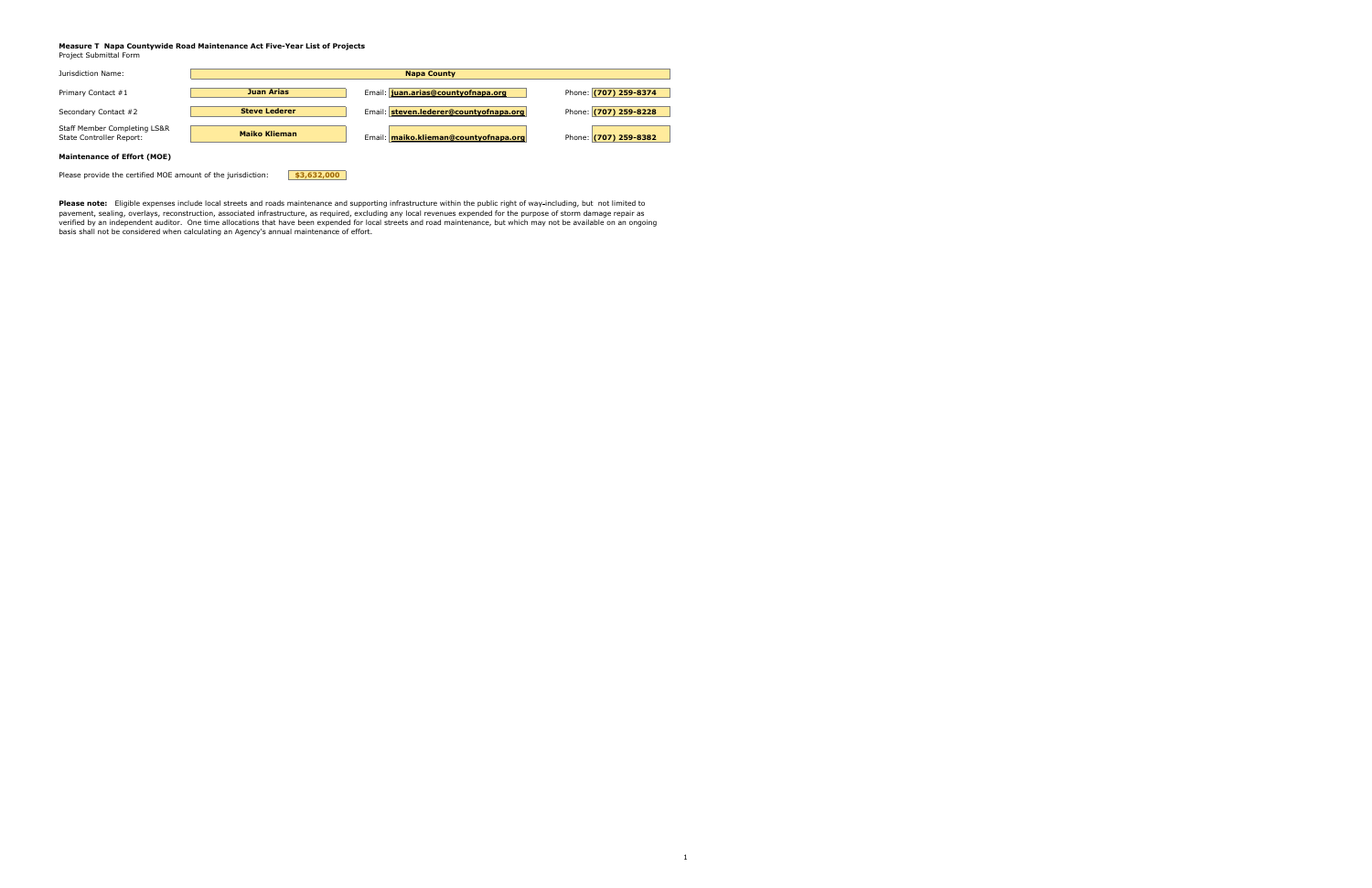## **Planned Measure T Expenditures**

Please provide 5 year planned streets and road maintenance projects beginning in FY 2021-22 (add more lines as needed). Per the Measure T Expenditure Plan, a Project is a single effort with a beginning and an end that would cause the construction or maintenance or reconstruction of some tangible portion of a transportation asset owned or operated by public agency that has independent utility. A *project* is not repeated on an annual basis, it does not appear without a detailed description as to cost and location in a local agency budget, and it must appear in a capital budget. Project numbers will be assigned by NVTA-TA.

| Program                                              | Project Description                  |                    |                             | Fiscal Year   Total Project Cost   Measure T Amount | Other Funds      | Location (intersection, mile marker, length of alignment)                                         |
|------------------------------------------------------|--------------------------------------|--------------------|-----------------------------|-----------------------------------------------------|------------------|---------------------------------------------------------------------------------------------------|
| Overlay                                              | Road Overlay                         | 2021-22            | \$50,000.00                 | \$50,000.00                                         | \$0.00           | Mt. George (Olive Hill to end)                                                                    |
| Overlay                                              | Road Overlay                         | 2021-22            | \$50,000.00                 | \$50,000.00                                         | \$0.00           | Olive Hill (Hagen to Hagen)                                                                       |
| Repair                                               | Repair                               | 2021-22            | \$924,000.00                | \$924,000.00                                        | \$0.00           | Diamond Mountain Road MPM 1.1                                                                     |
| Repair                                               | Repair                               | 2021-22            | \$1,800,000.00              | \$1,800,000.00                                      | \$0.00           | Redwood Road MPM 5.76                                                                             |
| Repair                                               | Repair                               | 2021-22            | \$1,082,000.00              | \$1,082,000.00                                      | \$0.00           | Dry Creek Road - MPM 9.75                                                                         |
| Repair                                               | Repair                               | 2021-22            | \$700,000.00                | \$700,000.00                                        | \$0.00           | Dry Creek Slide Repair - MPM 6.2                                                                  |
| Reconstruction                                       | Road Reconstruction                  | 2021-22            | \$1,000,000.00              | \$1,000,000.00                                      | \$0.00           | Dry Creek Road (Orchard MPM 1.1 to MPM 2.0)                                                       |
| Reconstruction                                       | Road Reconstruction                  | 2021-22            | \$1,400,000.00              | \$1,400,000.00                                      | \$0.00           | Partrick Road (MPM 1.73 to MPM 2.88)                                                              |
| <b>Surface Treatment</b>                             | Road Seal                            | 2021-22            | \$126,400.00                | \$126,400.00                                        | \$0.00           | Buhman (Napa city limit to Old Sonoma Rd)                                                         |
| <b>Surface Treatment</b>                             | Road Seal                            | 2021-22            | \$106,430.00                | \$106,430.00                                        | \$0.00           | Deer Park (SR 29 to Sanitarium)                                                                   |
| <b>Surface Treatment</b>                             | Road Seal                            | 2021-22            | \$146,370.00                | \$146,370.00                                        | \$0.00           | Oak Knoll (Big Ranch to Silverado Trail)                                                          |
| <b>Surface Treatment</b>                             | Road Seal                            | 2021-22            | \$59,875.00                 | \$59,875.00                                         | \$0.00           | Second Ave (North to Chateau Ln)                                                                  |
| <b>Surface Treatment</b>                             | Road Seal                            | 2021-22            | \$234,150.00                | \$234,150.00                                        | \$0.00           | Silverado Trail (Between Yountville Cross and SR 29)                                              |
| <b>Surface Treatment</b>                             | Road Seal                            | 2021-22            | \$186,275.00                | \$186,275.00                                        | \$0.00           | Old Sonoma Rd (SR 121/12 to Napa city limit)                                                      |
| <b>Surface Treatment</b>                             | Road Seal                            | 2021-22            | \$140,500.00                | \$140,500.00                                        | \$0.00           | Berryessa Knoxville (Spanish Flat Loop to Pope Cyn Rd)                                            |
| Overlay                                              | Road Overlay                         | 2021-22            | \$500,000.00                | \$500,000.00                                        | \$0.00           | Redwood Road (Mt Veeder to end)                                                                   |
| Overlay                                              | Road Overlay                         | 2021-22            | \$1,000,000.00              | \$1,000,000.00                                      | \$0.00           | Dunaweal Lane (SR 29 to Silverado)                                                                |
| Overlay                                              | Road Overlay                         | 2021-22            | \$500,000.00                | \$500,000.00                                        | \$0.00           | Diamond Mountain Road (SR 29 to end)                                                              |
| Overlay                                              | Road Overlay                         | 2021-22            | \$250,000.00                | \$250,000.00                                        | \$0.00           | Kortum Canyon (Calistoga city limit to Sonoma County Line)                                        |
| Overlay                                              | Road Overlay<br>Road Overlay         | 2021-22            | \$1,250,000.00              | \$1,250,000.00                                      | \$0.00           | Vichy (Hagen Ave to Monticello Rd/SR 121)                                                         |
| Overlay                                              | Road Overlay                         | 2021-22            | \$1,500,000.00              | \$1,500,000.00                                      | \$0.00           | Atlas Peak (Circle R to End)<br>Petrified Forest Rd (Franz Valley to end)                         |
| Overlay                                              | Road Overlay                         | 2021-22            | \$244,267.00                | \$244,267.00                                        | \$0.00           |                                                                                                   |
| Overlay                                              |                                      | 2021-22            | \$755,733.00                | \$755,733.00                                        | \$0.00           | Petrified Forest Rd (remainder)                                                                   |
| Overlay                                              | Road Overlay<br>Road Overlay         | 2021-22            | \$500,000.00                | \$500,000.00                                        | \$0.00           | Loma Vista (Soda Canyon to end)<br>Kaanapali/Silver Trail (Hillcrest to end - Atlas Peak to loop) |
| Overlay                                              |                                      | 2021-22<br>2021-22 | \$1,000,000.00              | \$1,000,000.00                                      | \$0.00           | Myrtledale (Tubbs Lane to Greenwood Ave)                                                          |
| Overlay                                              | Road Overlay<br>Road Overlay         |                    | \$500,000.00                | \$500,000.00                                        | \$0.00           |                                                                                                   |
| Overlay                                              | Road Overlay                         | 2021-22            | \$500,000.00                | \$500,000.00                                        | \$0.00           | Tubbs Lane (Silverado Trail to SR 29)<br>Franz Valley (Petrified Forest Rd to Sonoma County line) |
| Overlay                                              |                                      | 2021-22            | \$750,000.00                | \$750,000.00                                        | \$0.00           |                                                                                                   |
| Overlay                                              | Road Overlay                         | 2021-22            | \$300,000.00                | \$300,000.00                                        | \$0.00           | American Canyon Rd (Flosden to County line)                                                       |
| <b>Surface Treatment</b>                             | <b>Road Seal</b>                     | 2022-23            | \$84,590.00                 | \$84,590.00                                         | \$0.00           | Big Ranch Rd (Salvador to Oak Knoll)                                                              |
| <b>Surface Treatment</b>                             | <b>Road Seal</b><br><b>Road Seal</b> | 2022-23<br>2022-23 | \$96,641.00                 | \$96,641.00                                         | \$0.00           | Buhman Ave (Old Sonoma Rd to Congress Valley Rd)                                                  |
| <b>Surface Treatment</b>                             | <b>Road Seal</b>                     |                    | \$68,782.00                 | \$68,782.00                                         | \$0.00           | Old Howell Mtn Rd (Silverado Trail to 360 S. of Conn Valley                                       |
| <b>Surface Treatment</b>                             |                                      | 2022-23            | \$1,179.00                  | \$1,179.00                                          | \$0.00           | Old Sonoma Rd (Buhman to Congress Valley)<br>Old Sonoma Rd (Hwy 12 to Buhman)                     |
| <b>Surface Treatment</b>                             | <b>Road Seal</b>                     | 2022-23            | \$138,315.00                | \$138,315.00                                        | \$0.00           |                                                                                                   |
| <b>Surface Treatment</b>                             | <b>Road Seal</b>                     | 2022-23            | \$61,061.00                 | \$61,061.00                                         | \$0.00           | Old Sonoma Rd (Congress Valley to city limit)                                                     |
| <b>Surface Treatment</b>                             | <b>Road Seal</b>                     | 2022-23            | \$102,342.00                | \$102,342.00                                        | \$0.00           | Redwood Rd (6000' W of Browns Valley to Mt Veeder Rd)                                             |
| <b>Surface Treatment</b>                             | <b>Road Seal</b>                     | 2022-23            | \$82,468.00                 | \$82,468.00                                         | \$0.00           | Wooden Valley Rd. (Wooden Valley Cross to Solano County                                           |
| <b>Surface Treatment</b>                             | <b>Road Seal</b><br><b>Road Seal</b> | 2022-23            | \$9,379.00                  | \$9,379.00                                          | \$0.00           | Las Amigas (Milton Rd to Buchli)<br>Las Amigas (Buchli to Duhig Milton Rd to Buchli)              |
| <b>Surface Treatment</b>                             | <b>Road Overlay</b>                  | 2022-23            | \$118,379.00                | \$118,379.00                                        | \$0.00           | Middle Ave (Los Carneros to Cuttings Wharf)                                                       |
| Overlay                                              | <b>Road Overlay</b>                  | 2022-23            | \$7,924.00                  | \$7,924.00                                          | \$0.00           | Neuschwander Rd (Duhig to Huichica Crk)                                                           |
| Overlay                                              | <b>Road Seal</b>                     | 2022-23<br>2022-23 | \$12,812.00<br>\$228,660.00 | \$12,812.00<br>\$228,660.00                         | \$0.00<br>\$0.00 | Withers Rd (Los Carneros to Carneros Crk)                                                         |
| <b>Surface Treatment</b>                             | <b>Road Seal</b>                     | 2022-23            |                             |                                                     | \$0.00           | Bayview Ave (Las Amigas to end)                                                                   |
| <b>Surface Treatment</b>                             | <b>Road Seal</b>                     | 2022-23            | \$26,075.00<br>\$20,034.00  | \$26,075.00<br>\$20,034.00                          | \$0.00           | Buchli Station Road (Las Amigas to end)                                                           |
| <b>Surface Treatment</b>                             | <b>Road Seal</b>                     | 2022-23            | \$1,432,848.00              |                                                     | \$0.00           | Cuttings Wharf (Middle Ave to end)                                                                |
| <b>Surface Treatment</b>                             | <b>Road Seal</b>                     | 2022-23            | \$539,814.00                | \$1,432,848.00<br>\$539,814.00                      | \$0.00           | Cuttings Wharf Road (121 to Middle Ave)                                                           |
| <b>Surface Treatment</b><br><b>Surface Treatment</b> | <b>Road Seal</b>                     | 2022-23            | \$704,591.00                | \$704,591.00                                        | \$0.00           | Dealy Lane (Old Sonoma Rd to Henry)                                                               |
| <b>Surface Treatment</b>                             | <b>Road Seal</b>                     | 2022-23            | \$407,185.00                | \$407,185.00                                        | \$0.00           | Duhig (121 to Neuenschwander)                                                                     |
| <b>Surface Treatment</b>                             | <b>Road Seal</b>                     | 2022-23            | \$66,715.00                 | \$66,715.00                                         | \$0.00           | Duhig Road (Las Amigas to Sonoma County line)                                                     |
| <b>Surface Treatment</b>                             | <b>Road Seal</b>                     | 2022-23            | \$21,460.00                 | \$21,460.00                                         | \$0.00           | Duhig (Neuenschwander to Las Amigas)                                                              |
| <b>Surface Treatment</b>                             | <b>Road Seal</b>                     | 2022-23            | \$179,774.00                | \$179,774.00                                        | \$0.00           | Milton Rd (Las Amigas to 2600' South)                                                             |
| <b>Surface Treatment</b>                             | <b>Road Seal</b>                     | 2022-23            | \$202,337.00                | \$202,337.00                                        | \$0.00           | Los Carneros Rd (Hwy 121 to Cuttings Wharf Rd)                                                    |
| Surface Treatment                                    | <b>Road Seal</b>                     | 2022-23            | \$10,704.00                 | \$10,704.00                                         | \$0.00           | South Ave (Los Carneros to Carneros Crk)                                                          |
| Surface Treatment                                    | <b>Road Seal</b>                     | 2022-23            | \$478,551.00                | \$478,551.00                                        | \$0.00           | Sanitarium Rd (Sunnyside Rd to Deer Park End)                                                     |
| <b>Surface Treatment</b>                             | <b>Road Seal</b>                     | 2022-23            | \$462,209.00                | \$462,209.00                                        | \$0.00           | Sanitarium Rd (Deer Park N end to Sunnyside Rd)                                                   |
| <b>Surface Treatment</b>                             | <b>Road Seal</b>                     | 2022-23            | \$35,733.00                 | \$35,733.00                                         | \$0.00           | Crystal Springs Road (Sanitarium Rd to Creek Crossing)                                            |
| <b>Surface Treatment</b>                             | <b>Road Seal</b>                     | 2022-23            | \$40,514.00                 | \$40,514.00                                         | \$0.00           | Crystal Springs Road (Silverado Trail to Creek Crossing)                                          |
| <b>Surface Treatment</b>                             | <b>Road Seal</b>                     | 2022-23            | \$536,165.00                | \$536,165.00                                        | \$0.00           | Glass Mountain Rd (Silverado Trail to Sanitarium)                                                 |
| <b>Surface Treatment</b>                             | <b>Road Seal</b>                     | 2022-23            | \$64,152.00                 | \$64,152.00                                         | \$0.00           | North Fork Crystal Springs (Crystal Spring to end)                                                |
| <b>Surface Treatment</b>                             | <b>Road Seal</b>                     | 2022-23            | \$4,044.00                  | \$4,044.00                                          | \$0.00           | Rosehaven Lane (Sanitarium to the end)                                                            |
| <b>Surface Treatment</b>                             | <b>Road Seal</b>                     | 2022-23            | \$69,352.00                 | \$69,352.00                                         | \$0.00           | Inverness Dr (St Andrews to Hillcrest)                                                            |
| <b>Surface Treatment</b>                             | <b>Road Seal</b>                     | 2022-23            | \$13,419.00                 | \$13,419.00                                         | \$0.00           | Bell Lane (Hwy 121 to Jerome Wy)                                                                  |
| <b>Surface Treatment</b>                             | <b>Road Seal</b>                     | 2022-23            | \$1,750.00                  | \$1,750.00                                          | \$0.00           | Prestwick Dr (St Andrews to Hillcrest Dr)                                                         |
| <b>Surface Treatment</b>                             | <b>Road Seal</b>                     | 2022-23            | \$131,033.00                | \$131,033.00                                        | \$0.00           | Silver Trail (Atlas Peak to loop)                                                                 |
| <b>Surface Treatment</b>                             | <b>Road Seal</b>                     | 2022-23            | \$638,728.00                | \$638,728.00                                        | \$0.00           | Hardman Ave (Silverado to Atlas Peak)                                                             |
| <b>Surface Treatment</b>                             | <b>Road Seal</b>                     | 2022-23            | \$71,392.00                 | \$71,392.00                                         | \$0.00           | Bay Street (Newman to Manzanita)                                                                  |
| <b>Surface Treatment</b>                             | <b>Road Seal</b>                     | 2022-23            | \$53,050.00                 | \$53,050.00                                         | \$0.00           | Brookside Drive (Howell Mtn Rd to Cottage Rd)                                                     |
| <b>Surface Treatment</b>                             | <b>Road Seal</b>                     | 2022-23            | \$502,750.00                | \$502,750.00                                        | \$0.00           | College Ave. (Howell Mtn to White Cottage)                                                        |
| <b>Surface Treatment</b>                             | <b>Road Seal</b>                     | 2022-23            | \$182,491.00                | \$182,491.00                                        | \$0.00           | Clark Way (Eastern to College)                                                                    |
| <b>Surface Treatment</b>                             | <b>Road Seal</b>                     | 2022-23            | \$403,383.00                | \$403,383.00                                        | \$0.00           | Clark Way (Howell Mtn to Eastern)                                                                 |
| <b>Surface Treatment</b>                             | <b>Road Seal</b>                     | 2022-23            | \$8,616.00                  | \$8,616.00                                          | \$0.00           | Diogenes Drive (Brookside Dr to Washburn)                                                         |
| <b>Surface Treatment</b>                             | <b>Road Seal</b>                     | 2022-23            | \$6,720.00                  | \$6,720.00                                          | \$0.00           | Eastern Ave (Clark Ave to Manzanita Ave)                                                          |
| <b>Surface Treatment</b>                             | <b>Road Seal</b>                     | 2022-23            | \$6,016.00                  | \$6,016.00                                          | \$0.00           | Edgewood Place (Clark Way to end)                                                                 |
| <b>Surface Treatment</b>                             | <b>Road Seal</b>                     | 2022-23            | \$8,282.00                  | \$8,282.00                                          | \$0.00           | Keyes Ave (White Cottage Rd to Tobin Ave)                                                         |
| <b>Surface Treatment</b>                             | <b>Road Seal</b>                     | 2022-23            | \$110,582.00                | \$110,582.00                                        | \$0.00           | Liparita Ave (White Cottage to end)                                                               |
| <b>Surface Treatment</b>                             | <b>Road Seal</b>                     | 2022-23            | \$88,682.00                 | \$88,682.00                                         | \$0.00           | Mariposa Drive (Sky Oaks to end)                                                                  |
| <b>Surface Treatment</b>                             | <b>Road Seal</b>                     | 2022-23            | \$8,610.00                  | \$8,610.00                                          | \$0.00           | Manzanita Drive (Bay St to Eastern Ave)                                                           |
|                                                      |                                      |                    |                             |                                                     |                  | 2                                                                                                 |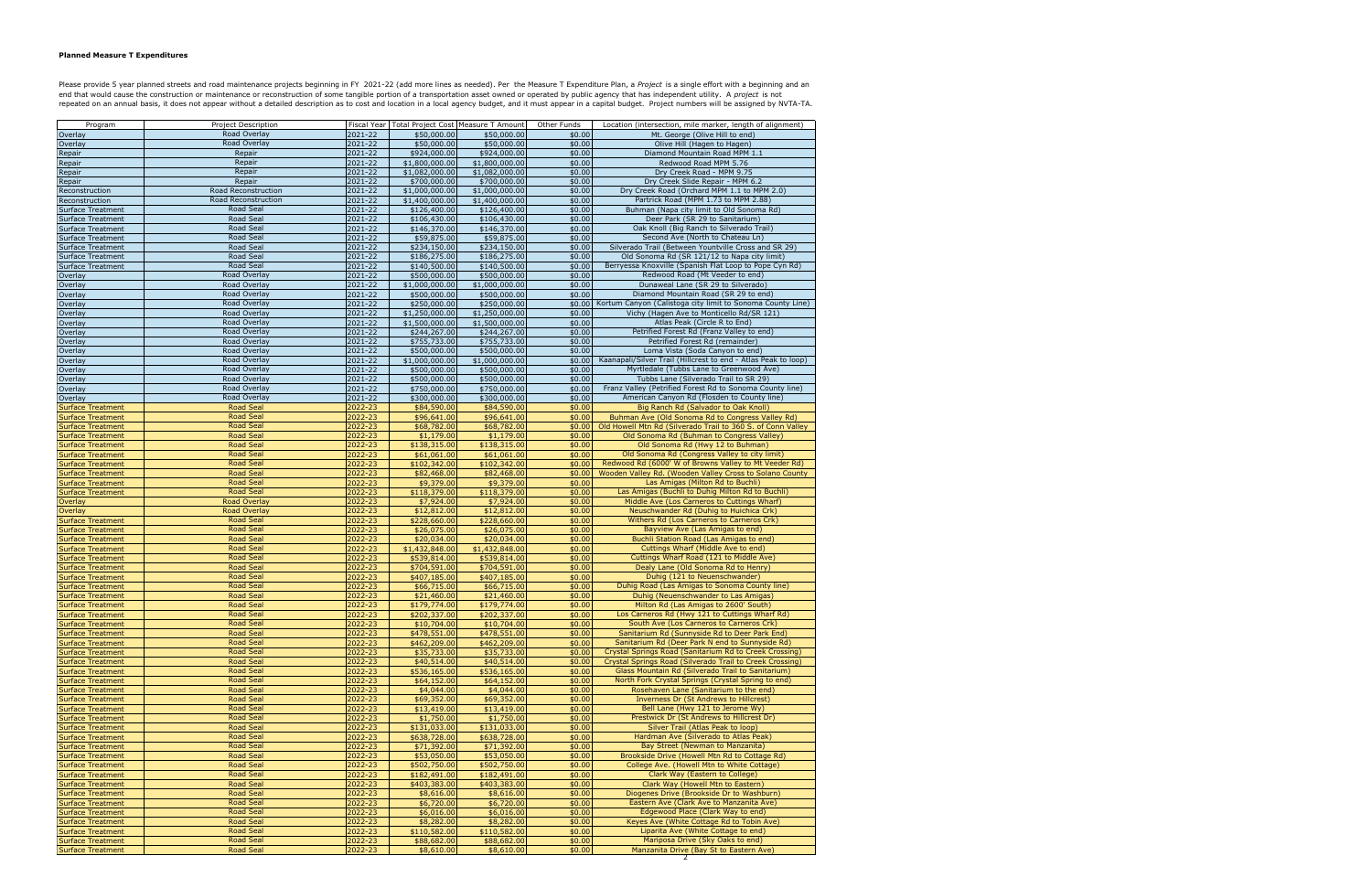| <b>Surface Treatment</b>                             | <b>Road Seal</b>                     | 2022-23            | \$17,606.00                  | \$17,606.00                  | \$0.00           | McReynolds Ct (McReynolds Dr to end)                                                                       |
|------------------------------------------------------|--------------------------------------|--------------------|------------------------------|------------------------------|------------------|------------------------------------------------------------------------------------------------------------|
| <b>Surface Treatment</b>                             | <b>Road Seal</b>                     | 2022-23            | \$13,195.00                  | \$13,195.00                  | \$0.00           | Newton Way (Eastern Ave to Toyon St)                                                                       |
| <b>Surface Treatment</b>                             | <b>Road Seal</b>                     | 2022-23            | \$51,680.00                  | \$51,680.00                  | \$0.00           | Oak St (Deer Park to end)                                                                                  |
| <b>Surface Treatment</b>                             | <b>Road Seal</b>                     | 2022-23            | \$4,901.00                   | \$4,901.00                   | \$0.00           | Olive Ave (Keyes Ave to end)                                                                               |
| <b>Surface Treatment</b>                             | <b>Road Seal</b>                     | 2022-23            | \$20,073.00                  | \$20,073.00                  | \$0.00           | Sky Oaks Drive (White Cottage Rd to College Ave)                                                           |
| <b>Surface Treatment</b>                             | <b>Road Seal</b>                     | 2022-23            | \$8,043.00                   | \$8,043.00                   | \$0.00           | Smith Way (McReynolds Dr to Clark Way)                                                                     |
| <b>Surface Treatment</b>                             | <b>Road Seal</b>                     | 2022-23            | \$242,440.00                 | \$242,440.00                 | \$0.00           | Sunset Drive (Howell Mtn to White Cottage)<br>Sunnyside (Sanitarium to Deer Park to Mund)                  |
| <b>Surface Treatment</b>                             | <b>Road Seal</b><br><b>Road Seal</b> | 2022-23<br>2022-23 | \$500,000.00                 | \$500,000.00                 | \$0.00           |                                                                                                            |
| <b>Surface Treatment</b>                             | <b>Road Seal</b>                     | 2022-23            | \$9,720.00<br>\$97,617.00    | \$9,720.00<br>\$97,617.00    | \$0.00<br>\$0.00 | Tobin Ave (Keyes Ave to end)<br>Toyon Street (White Cottage to Newton)                                     |
| <b>Surface Treatment</b><br><b>Surface Treatment</b> | <b>Road Seal</b>                     | 2022-23            | \$4,182.00                   | \$4,182.00                   | \$0.00           | Washburn Street (Diogenes to Sky Oaks)                                                                     |
| <b>Surface Treatment</b>                             | <b>Road Seal</b>                     | 2022-23            | \$1,051,235.00               | \$1,051,235.00               | \$0.00           | White Cottage Road (Deer Park to Brookside)                                                                |
| <b>Surface Treatment</b>                             | <b>Road Seal</b>                     | 2022-23            | \$1,500,000.00               | \$1,500,000.00               | \$0.00           | Salvador Ave (Big Ranch to Napa city limit)                                                                |
| Replacement                                          | <b>Bridge Replacement</b>            | 2022-23            | \$9,000,000.00               | \$1,000,000.00               | \$8,000,000.00   | Chiles Pope Valley Road Bridge                                                                             |
| Overlay                                              | Road Overlay                         | 2023-24            | \$52,919.00                  | \$52,919.00                  | \$0.00           | Devlin Road (600' S of Airport to Tower)                                                                   |
| Overlay                                              | Road Overlay                         | 2023-24            | \$50,000.00                  | \$50,000.00                  | \$0.00           | Devlin Road (Tower to S Kelly)                                                                             |
| Overlay                                              | Road Overlay                         | 2023-24            | \$101,506.00                 | \$101,506.00                 | \$0.00           | Oak Knoll (Hwy 29 to Big Ranch)                                                                            |
| Overlay                                              | Road Overlay                         | 2023-24            | \$150,845.00                 | \$150,845.00                 | \$0.00           | Silverado Trail (Clover Flat to Dunaweal)                                                                  |
| Overlay                                              | Road Overlay                         | 2023-24            | \$20,034.00                  | \$20,034.00                  | \$0.00           | South Terrace (city limit N and S Of Shetler)                                                              |
| Overlay                                              | Road Overlay                         | 2023-24            | \$7,723.00                   | \$7,723.00                   | \$0.00           | Tejas (Imola Ave to city limits S of Muir)                                                                 |
| Overlay                                              | Road Overlay                         | 2023-24            | \$432,525.00                 | \$432,525.00                 | \$0.00           | Silverado Trail (city limit to Hwy 29)                                                                     |
| Overlay                                              | Road Overlay                         | 2023-24            | \$131,414.00                 | \$131,414.00                 | \$0.00           | Big Tree Road (Hwy 128 to end)                                                                             |
| Overlay                                              | Road Overlay                         | 2023-24            | \$260,400.00                 | \$260,400.00                 | \$0.00           | Lodi Lane (Hwy 128 to Silverado Trail)                                                                     |
| Overlay                                              | Road Overlay                         | 2023-24            | \$29,713.00                  | \$29,713.00                  | \$0.00           | Azalea Springs Way (Hwy 128 to Hwy 128)                                                                    |
| Overlay                                              | Road Overlay                         | 2023-24            | \$348,057.00                 | \$348,057.00                 | \$0.00           | Bale Lane (Silverado Trail to Hwy 128)                                                                     |
| Overlay                                              | Road Overlay<br>Road Overlay         | 2023-24            | \$284,129.00                 | \$284,129.00                 | \$0.00           | Evey Road (Bennet Lane to end)<br>Greenwood Ave (700' W. of Myrtledale to end)                             |
| Overlay<br>Overlay                                   | Road Overlay                         | 2023-24<br>2023-24 | \$62,375.00<br>\$57,200.00   | \$62,375.00<br>\$57,200.00   | \$0.00<br>\$0.00 | Larkmead Lane (Silverado Trail to Hwy 128)                                                                 |
| Overlay                                              | Road Overlay                         | 2023-24            | \$17,465.00                  | \$17,465.00                  | \$0.00           | Lommel Extension (Silverado Trail to end)                                                                  |
| Overlay                                              | Road Overlay                         | 2023-24            | \$24,915.00                  | \$24,915.00                  | \$0.00           | Lommel Road (Silverado Trail N to S)                                                                       |
| Overlay                                              | Road Overlay                         | 2023-24            | \$5,377.00                   | \$5,377.00                   | \$0.00           | Maple Lane (Hwy 128 to end)                                                                                |
| Overlay                                              | Road Overlay                         | 2023-24            | \$12,697.00                  | \$12,697.00                  | \$0.00           | Pachateau Road (Diamond Mtn Rd to end)                                                                     |
| Overlay                                              | Road Overlay                         | 2023-24            | \$117,796.00                 | \$117,796.00                 | \$0.00           | Palisades Road (Hwy 29 to end)                                                                             |
| Overlay                                              | Road Overlay                         | 2023-24            | \$68,536.00                  | \$68,536.00                  | \$0.00           | Peterson Road (Hwy 29 to Tucker)                                                                           |
| Overlay                                              | Road Overlay                         | 2023-24            | \$33,273.00                  | \$33,273.00                  | \$0.00           | Pickett Road (Silverado Trail to end)                                                                      |
| Overlay                                              | Road Overlay                         | 2023-24            | \$25,333.00                  | \$25,333.00                  | \$0.00           | Rosedale Road (Silverado Trail to Pickett Rd)                                                              |
| Overlay                                              | Road Overlay                         | 2023-24            | \$87,224.00                  | \$87,224.00                  | \$0.00           | Scott Way (E to W end)                                                                                     |
| Overlay                                              | Road Overlay                         | 2023-24            | \$152,302.00                 | \$152,302.00                 | \$0.00           | Shaw Williams Road (Franz Valley School to end)                                                            |
| Overlay                                              | Road Overlay                         | 2023-24            | \$53,511.00                  | \$53,511.00                  | \$0.00           | Tucker Road (Hwy 29 to Peterson)                                                                           |
| Overlay                                              | Road Overlay                         | 2023-24            | \$161,481.00                 | \$161,481.00                 | \$0.00           | Airpark Road (Airport Rd to Technology                                                                     |
| Overlay                                              | Road Overlay                         | 2023-24            | \$220,600.00                 | \$220,600.00                 | \$0.00           | Airpark Road (Airport to Skyway)                                                                           |
| Surface Treatment                                    | Road Seal                            | 2023-24            | \$5,163.00                   | \$5,163.00                   | \$0.00           | Alexis Court (Technology Wy to end)                                                                        |
| <b>Surface Treatment</b>                             | Road Seal                            | 2023-24            | \$6,781.00                   | \$6,781.00                   | \$0.00           | Aviation Way (Airport to end)                                                                              |
| <b>Surface Treatment</b><br>Surface Treatment        | Road Seal<br>Road Seal               | 2023-24<br>2023-24 | \$5,227.00<br>\$29,480.00    | \$5,227.00<br>\$29,480.00    | \$0.00<br>\$0.00 | Café Court (S. Kelly to end)<br>Camino Dorado (N. Kelly to end)                                            |
| Surface Treatment                                    | Road Seal                            | 2023-24            | \$12,146.00                  | \$12,146.00                  | \$0.00           | Camino Oruga (Camino Dorado to end)                                                                        |
| Surface Treatment                                    | Road Seal                            | 2023-24            | \$72,265.00                  | \$72,265.00                  | \$0.00           | Executive Court (Executive Way to end)                                                                     |
| <b>Surface Treatment</b>                             | Road Seal                            | 2023-24            | \$31,590.00                  | \$31,590.00                  | \$0.00           | Executive Way (N. Kelly to end)                                                                            |
| <b>Surface Treatment</b>                             | Road Seal                            | 2023-24            | \$190,166.00                 | \$190,166.00                 | \$0.00           | Gateway Drive (Airport to Technology)                                                                      |
| <b>Surface Treatment</b>                             | Road Seal                            | 2023-24            | \$14,801.00                  | \$14,801.00                  | \$0.00           | Gateway East (Devlin to end)                                                                               |
| Surface Treatment                                    | Road Seal                            | 2023-24            | \$15,089.00                  | \$15,089.00                  | \$0.00           | Gateway West (Devlin to 303 Gateway)                                                                       |
| Surface Treatment                                    | Road Seal                            | 2023-24            | \$17,121.00                  | \$17,121.00                  | \$0.00           | Gateway West (303 Gateway to Technology)                                                                   |
| Surface Treatment                                    | Road Seal                            | 2023-24            | \$66,441.00                  | \$66,441.00                  | \$0.00           | Green Island Road (County limit to end)                                                                    |
| Surface Treatment                                    | Road Seal                            | 2023-24            | \$42,095.00                  | \$42,095.00                  | \$0.00           | Greenwood Road (S. Kelly to S. Kelly)                                                                      |
| Surface Treatment                                    | Road Seal                            | 2023-24            | \$5,115.00                   | \$5,115.00                   | \$0.00           | Harlow Court (Airpark to end)                                                                              |
| Surface Treatment                                    | Road Seal                            | 2023-24            | \$8,949.00                   | \$8,949.00                   | \$0.00           | Morris Court (Technology to end)                                                                           |
| Surface Treatment                                    | Road Seal                            | 2023-24            | \$10,686.00                  | \$10,686.00                  | \$0.00           | Sheehy Court (Devlin to end)<br>Skyway Court (Airpark to end)                                              |
| <b>Surface Treatment</b>                             | Road Seal                            | 2023-24            | \$7,775.00                   | \$7,775.00                   | \$0.00           |                                                                                                            |
| <b>Surface Treatment</b><br>Surface Treatment        | Road Seal<br>Road Seal               | 2023-24<br>2023-24 | \$9,913.00<br>\$21,086.00    | \$9,913.00<br>\$21,086.00    | \$0.00<br>\$0.00 | Technology Court (Technology Way to end)<br>Technology Way (Gateway RD. West to Airpark)                   |
| Surface Treatment                                    | Road Seal                            | 2023-24            | \$31,342.00                  | \$31,342.00                  | \$0.00           | Technology Way (Airpark to 1430" west of Gateway West)                                                     |
| Surface Treatment                                    | Road Seal                            | 2023-24            | \$17,709.00                  | \$17,709.00                  | \$0.00           | Technology Way (Gateway Rd. West to 1430' West)                                                            |
| <b>Surface Treatment</b>                             | Road Seal                            | 2023-24            | \$10,000.00                  | \$10,000.00                  | \$0.00           | Watson Lane (American Canyon city limit to end)                                                            |
| <b>Surface Treatment</b>                             | Road Seal                            | 2023-24            | \$100,161.00                 | \$100,161.00                 | \$0.00           | South Kelly (Hwy 12 to Hwy 29)                                                                             |
| Surface Treatment                                    | Road Seal                            | 2023-24            | \$310,541.00                 | \$310,541.00                 | \$0.00           | Soscol Ferry Rd. (Hwy 29 to Vista Point)                                                                   |
| Surface Treatment                                    | Road Seal                            | 2023-24            | \$23,584.00                  | \$23,584.00                  | \$0.00           | Vista Point Drive (Soscol Ferry Rd to Napa city limit)                                                     |
| Surface Treatment                                    | Road Seal                            | 2023-24            | \$497,513.00                 | \$497,513.00                 | \$0.00           | Devlin Road (Soscol Ferry to 2860' south)                                                                  |
| <b>Surface Treatment</b>                             | Road Seal                            | 2023-24            | \$36,443.00                  | \$36,443.00                  | \$0.00           | Devlin Road (Airport Blvd. to Bronco)                                                                      |
| <b>Surface Treatment</b>                             | Road Seal                            | 2023-24            | \$17,258.00                  | \$17,258.00                  | \$0.00           | Devlin Road (Bronco to 6000' south of Airpark)                                                             |
| Surface Treatment                                    | Road Seal                            | 2023-24            | \$1,651,426.00               | \$1,651,426.00               | \$0.00           | Soda Canyon Road (Loma Vista to bridge at 3.0)                                                             |
| Surface Treatment                                    | Road Seal                            | 2023-24            | \$149,616.00                 | \$149,616.00                 | \$0.00           | Soda Springs (Soda Canyon Rd to end)                                                                       |
| Surface Treatment                                    | Road Seal                            | 2023-24            | \$132,220.00                 | \$132,220.00                 | \$0.00           | Stanton Dr. (Inglewood to Lydia)                                                                           |
| <b>Surface Treatment</b>                             | Road Seal                            | 2023-24            | \$96,604.00                  | \$96,604.00                  | \$0.00           | White Sulphur Springs (SHCL to east side of bridge)                                                        |
| <b>Surface Treatment</b><br><b>Surface Treatment</b> | Road Seal<br>Road Seal               | 2023-24<br>2023-24 | \$883,136.00<br>\$992,539.00 | \$883,136.00<br>\$992,539.00 | \$0.00           | Oakville Cross (Hwy 29 to Money)<br>\$0.00 Yountville Crossroad (Yountville town limit to Silverado Trail) |
| Surface Treatment                                    | Road Seal                            | 2023-24            | \$50,000.00                  | \$50,000.00                  | \$0.00           | Cook Road (Yount Mill Rd to end)                                                                           |
| Surface Treatment                                    | Road Seal                            | 2023-24            | \$1,013,334.00               | \$1,013,334.00               | \$0.00           | Steele Canyon Rd. (Rimrock to end)                                                                         |
| Surface Treatment                                    | Road Seal                            | 2023-24            | \$50,000.00                  | \$50,000.00                  | \$0.00           | Imola Ave. (4th Ave to Penny Ln)                                                                           |
| Repair                                               | <b>Bridge Repair</b>                 | 2023-24            | \$1,100,000.00               | \$100,000.00                 | \$1,000,000.00   | Partrick Rd. Bridge MPM0.9                                                                                 |
| Replacement                                          | <b>Bridge Replacement</b>            | 2023-24            | \$470,000.00                 | \$470,000.00                 | \$0.00           | Dry Creek Road Bridge MPM 10.0                                                                             |
| Repair                                               | <b>Bridge Repair</b>                 | 2023-24            | \$150,000.00                 | \$150,000.00                 | \$0.00           | Greenwood Ave Bridge over Garnett Creek                                                                    |
| Surface Treatment                                    | Road Seal                            | 2024-25            | \$58,973.00                  | \$58,973.00                  | \$0.00           | McGary Rd. (County Limit to end)                                                                           |
| <b>Surface Treatment</b>                             | Road Seal                            | 2024-25            | \$138,926.00                 | \$138,926.00                 | \$0.00           | Zinfandel (Silverado Trail to Hwy 29)                                                                      |
| <b>Surface Treatment</b>                             | Road Seal                            | 2024-25            | \$108,276.00                 | \$108,276.00                 | \$0.00           | Silverado Trail (Zinfandel to 5500' S of Howell Mtn)                                                       |
| <b>Surface Treatment</b>                             | Road Seal                            | 2024-25            | \$84,189.00                  | \$84,189.00                  | \$0.00           | Silverado Trail (5500' S of Howell Mtn to 1540' S of HM)                                                   |
| Surface Treatment                                    | Road Seal                            | 2024-25            | \$112,051.00                 | \$112,051.00                 | \$0.00           | Silverado Trail (Larkmead to Clover Flat)                                                                  |
|                                                      |                                      |                    |                              |                              |                  | 3                                                                                                          |